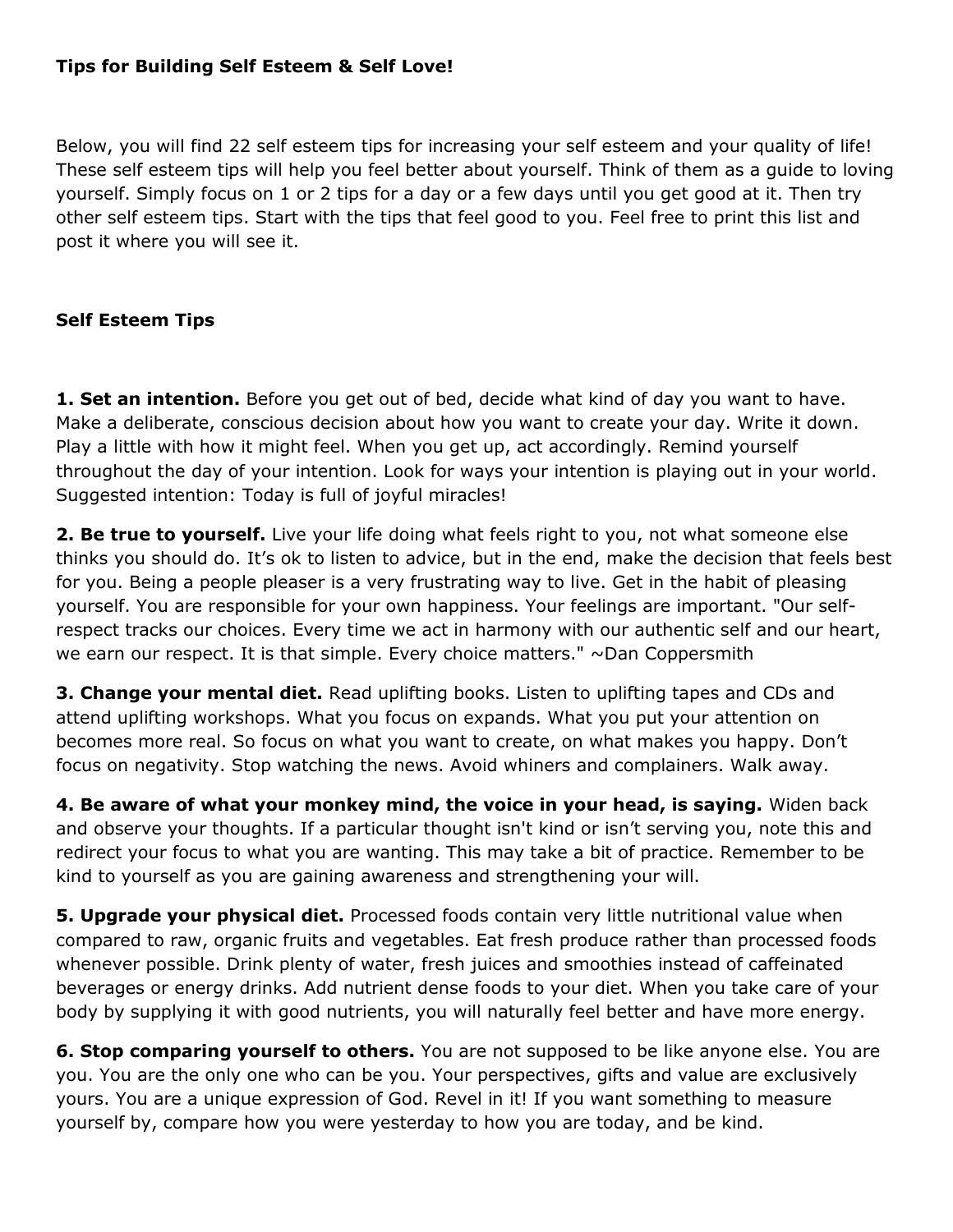**7. Create an uplifting environment for yourself.** This can be joyful colors, uplifting music, nature photos, plants, uplifting posters, open windows… you decide. Wear clothes that you feel good in.

**8. Celebrate your successes.** Even the small ones. Don't wait to get perfect. Any progress at all is worthy of celebration. When you celebrate, you are telling the universe "I am loving this. Please give me more!" Yay!

**9. Be grateful.** You have much to be grateful for. Before you go to bed each night, write down ten things you are grateful for that day and why. This is an important step. Gratitude alone can turn things around for you. What are you grateful for right now?

**10. Create a list of accomplishments and review it often.** We tend to get overwhelmed looking at what's left to be done and forget to give ourselves credit for how far we've already come.

**11. Don't take yourself, or life, too seriously.** Lighten up. Dare to have fun. "Angels can fly because they take themselves lightly"  $\sim$  G.K Chesterton

12. Learn something new. Become an expert. Get curious and learn all there is to learn about what interests you. Learning is growing, and it feels good.

**13. Do things that stretch your comfort zone.** Anytime you feel fear, as long as it isn't life threatening, is an opportunity to grow! "Life shrinks or expands in proportion to one's courage." ~Anais Nin

**14. Do something nice for yourself.** You deserve it! Maybe a massage, a bath or nap. Take yourself out on a date. Treat yourself with the same honor, courtesy, respect and kindness you would if you were taking someone else out that you really, really liked. The key here is to enbrace and enjoy the experience. Feeling guilty defeats the purpose.

**15. Do something nice for someone else.** Volunteer. Being of service, without expectation of reward, feels really good.

**16. Spend time regularly doing things you find joyful.** What make your heart sing? Do more of it! Remember being happy is not a selfish act. Your joy is a gift to the world! When you feel joyful, your joy is contagious.

**17. Do something physical.** Clean out a closet. Get out of the house. Go for a walk. Do some gardening. Visit the nature preserve. Exercise. Fly a kite. Ride a bike. Exercise produces endorphins that help you feel better. Also, being outdoors in the sunshine helps the body produce vitamin D, which contributes to a healthier, happier you.

## **18. Spend time with supportive, uplifting people.** We do exist!

**19. Create positive affirmations about yourself.** Post them about your home. Say them often and out loud.

**20. Allow yourself to be where you are.** Just feel whatever you are feeling, without judging it or judging yourself for feeling it. Let go of the story you have created around it and just be with the feeling. Embrace it. Explore it. Feel it. All any feeling wants is to be felt fully. This can only be done when you let go of your resistance to feeling it, which is kept in place by the story